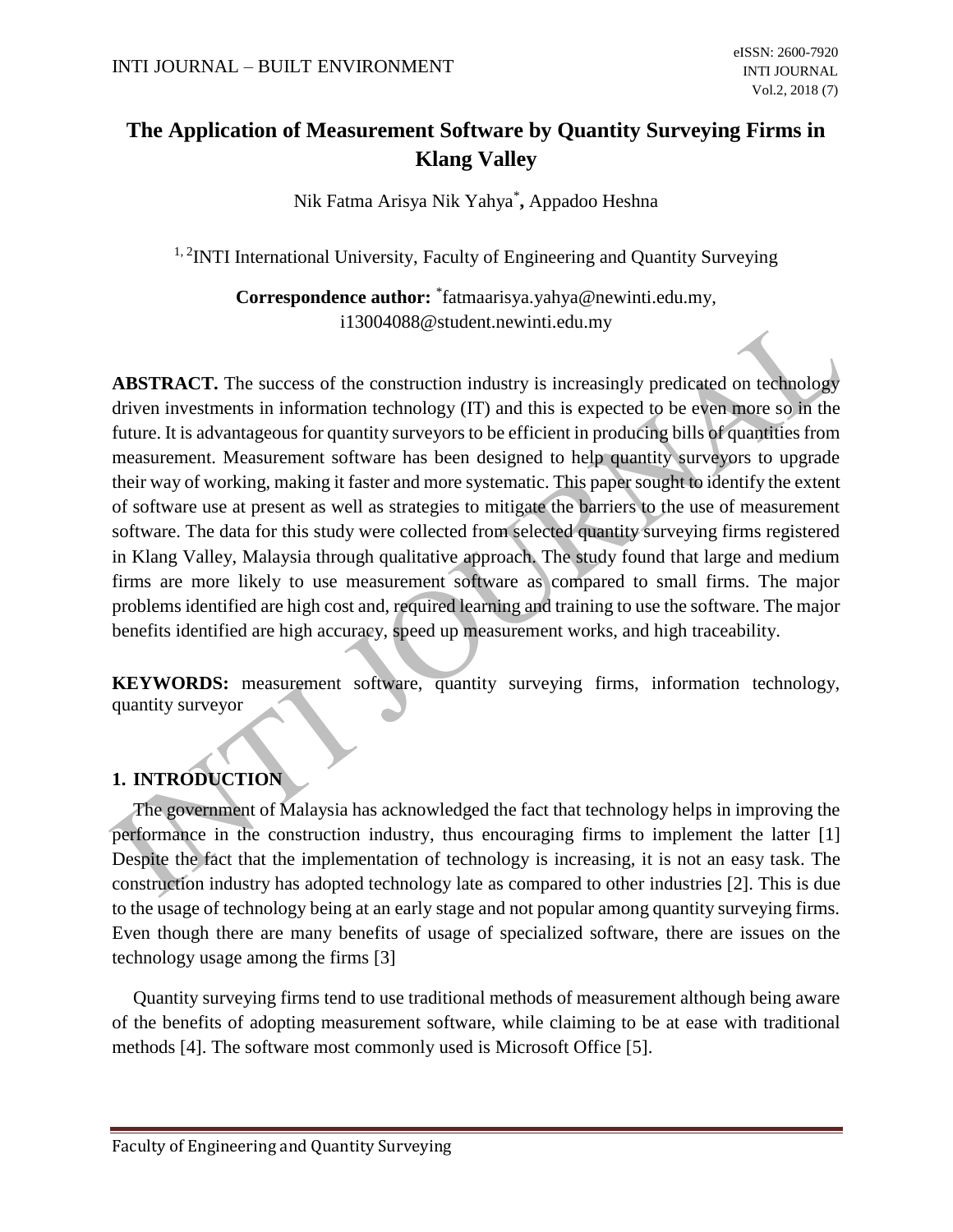#### INTI JOURNAL – BUILT ENVIRONMENT

Based on the studies mentioned before, it can be stated that small-medium quantity surveying firms are not very familiar with measurement software while large quantity surveying firms are more accustomed to the software as well as its implementation. In addition, some of them are already practicing specialized software in order to keep up with the government agenda [6]

The cost of software, lack of knowledge, training, and readiness as the barriers to using measurement software [7]. Furthermore, so as to remain associated with the market demands, expertise is needed in handling the software. Nonetheless, the invention of measurement software has created much more than weaknesses and creates opportunities which are why the government is encouraging the practice of such software [8]



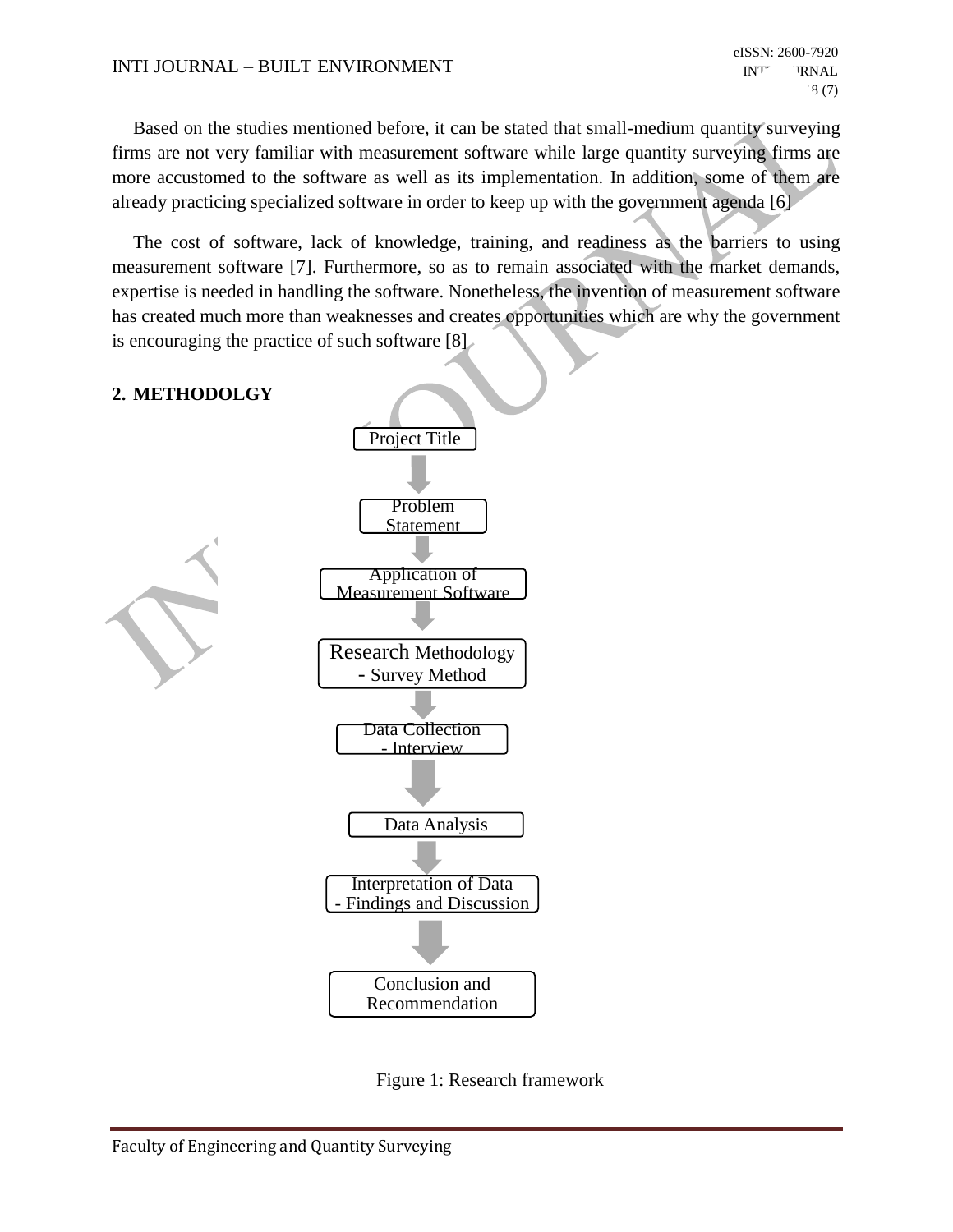Figure 1 shows the research framework for the study. The selection of research strategy is in accordance with the aim and objectives of the study. This research will be using qualitative case study research as the main methodology. This choice is based on the comparison of application of measurement software in different types of quantity surveying firms, which are small-sized, medium-sized and large firms. For this study, the subject under investigation is the application of measurement software in quantity surveying firms in Klang Valley. There will be a collection of data through in-depth interviews, and reviewed journals retrieved as secondary data. Interviews remain the most important source of case study information and could be in numerous forms: openended, focused, or structured. In an open-ended interview, the researcher could ask for the informant's opinion on events or facts. This could serve to validate previously gathered data

### **3. FINDINGS**

The participants of this study comprised of three (3) respondents, each having a quantity surveying background. They all represented their respective firms during the interviews in answering the questions based on their experience and own perspectives. The firms were chosen on purpose based on the need of a large sized, a medium sized and a small sized firm for the research. Registered under the Board of Quantity Surveyors Malaysia (BQSM), all firms were located in Klang Valley.

From the interviews, it was found that large and medium-size companies are the ones using measurement software while small firms are most likely to be using manual methods. This choice differs based on many factors, one being the size of the firm. Table 1 below represents the types of measurement software being used by the respondents with the filled boxes representing the software being used.

|                                     | Large             | Medium     | Small             |
|-------------------------------------|-------------------|------------|-------------------|
|                                     | <b>Sized Firm</b> | Sized Firm | <b>Sized Firm</b> |
| Autodesk Quantity Take-off/Auto CAD |                   |            |                   |
| <b>RIPAC Estimating System</b>      |                   |            |                   |
| Build soft                          |                   |            |                   |
| Everest                             |                   |            |                   |
| Atles                               |                   |            |                   |
| Master bill                         |                   |            |                   |

Table 1: Types of Measurement Software used in QS Firms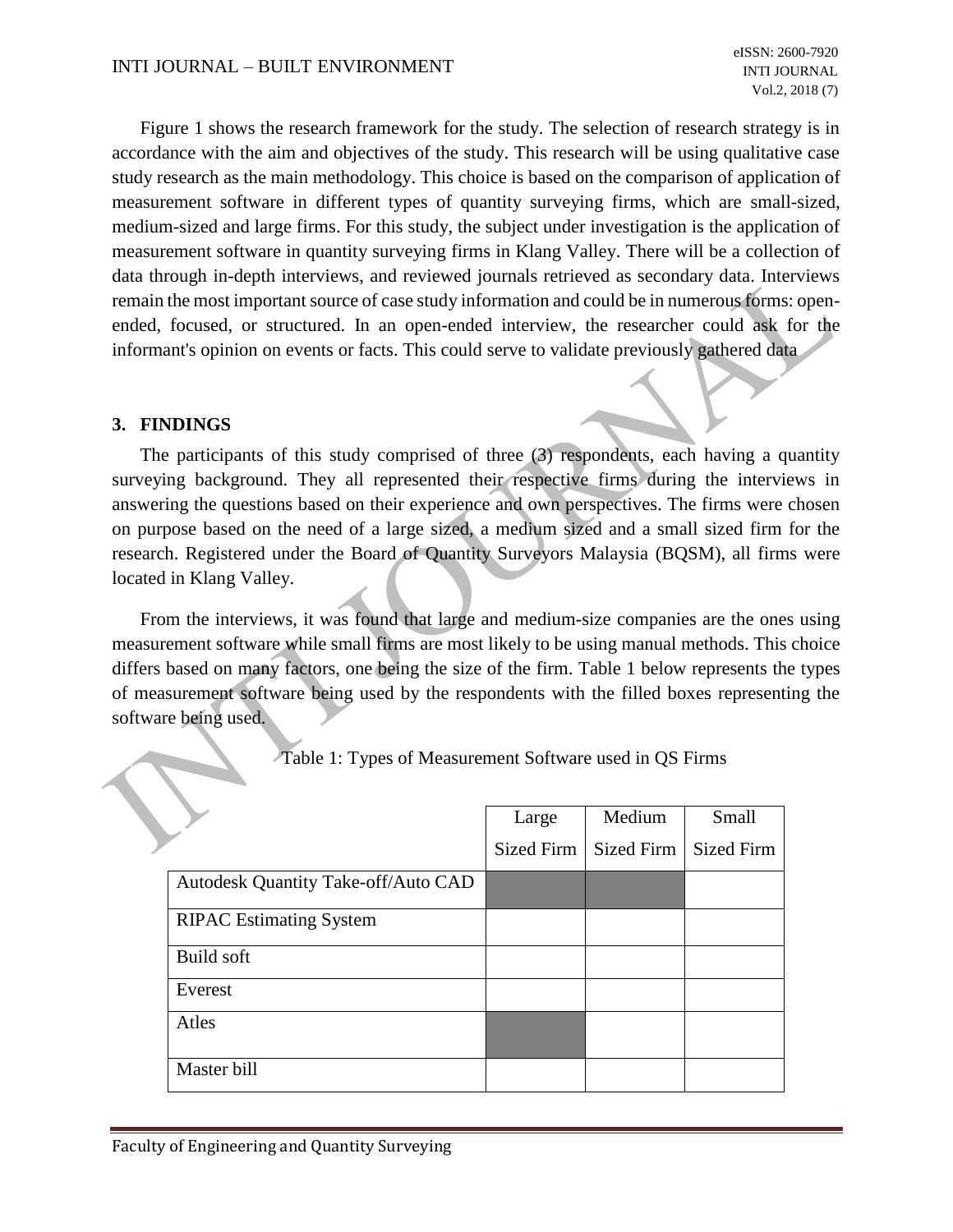| QS Pro               |  |  |
|----------------------|--|--|
| Win QS               |  |  |
| <b>CATO</b> Software |  |  |
| Cost X               |  |  |
| Bina Link            |  |  |
| Glodon               |  |  |

The benefits of measurement software are vast. In fact, even though small firms do not make use of the software, they do agree with their remunerations. All firms, irrespective of their size, have rated the benefits with the same degree of importance.

The benefits are improving quality of services, high accuracy in works, shorten the time of providing services, reduce the cost of providing services, give professionals competitive advantage, enhance the productivity of QS, improve communication and quality of work, provide better customer satisfaction, reduce the number of staff (cost saving in staff), reduce human error, easy to edit works and high traceability, user friendly, access to multiple users to make changes from different computers

There is a common consensus among quantity surveyors from the large, medium and small consultancy firms that the barriers to the implementation of measurement software in their respective firms exist. Each of the barriers below in Table 2 has been rated based on the perspective of the respondents and the ranking given by the respondents on a scale 1 to 5.

|                                                     | Large Sized    | Medium                      | <b>Small Sized</b>          |
|-----------------------------------------------------|----------------|-----------------------------|-----------------------------|
|                                                     | Firm           | Sized Firm                  | Firm                        |
| Lack of experience and expertise in IT applications |                | $\mathcal{D}_{\mathcal{A}}$ | $\mathcal{D}_{\mathcal{A}}$ |
| Lack of technical support from senior management    |                | 3                           | $\mathcal{D}_{\mathcal{L}}$ |
| Lack of technical support for the QS profession     |                | 3                           | っ                           |
| High initial and installation cost of software      | $\overline{c}$ |                             |                             |
| High initial and installation cost of hardware      | 2              |                             |                             |
| Rate of virus attacks leading to loss of data       | 2              | 4                           |                             |
| Training problems                                   | 3              | $\mathcal{D}$               |                             |
| Lack of suitable software for the QS profession     | 3              | 4                           | 5                           |
| High running and maintenance cost                   | 3              | $\mathfrak{D}$              |                             |

Table 2: Barriers to Implementation of Measurement Software

Faculty of Engineering and Quantity Surveying